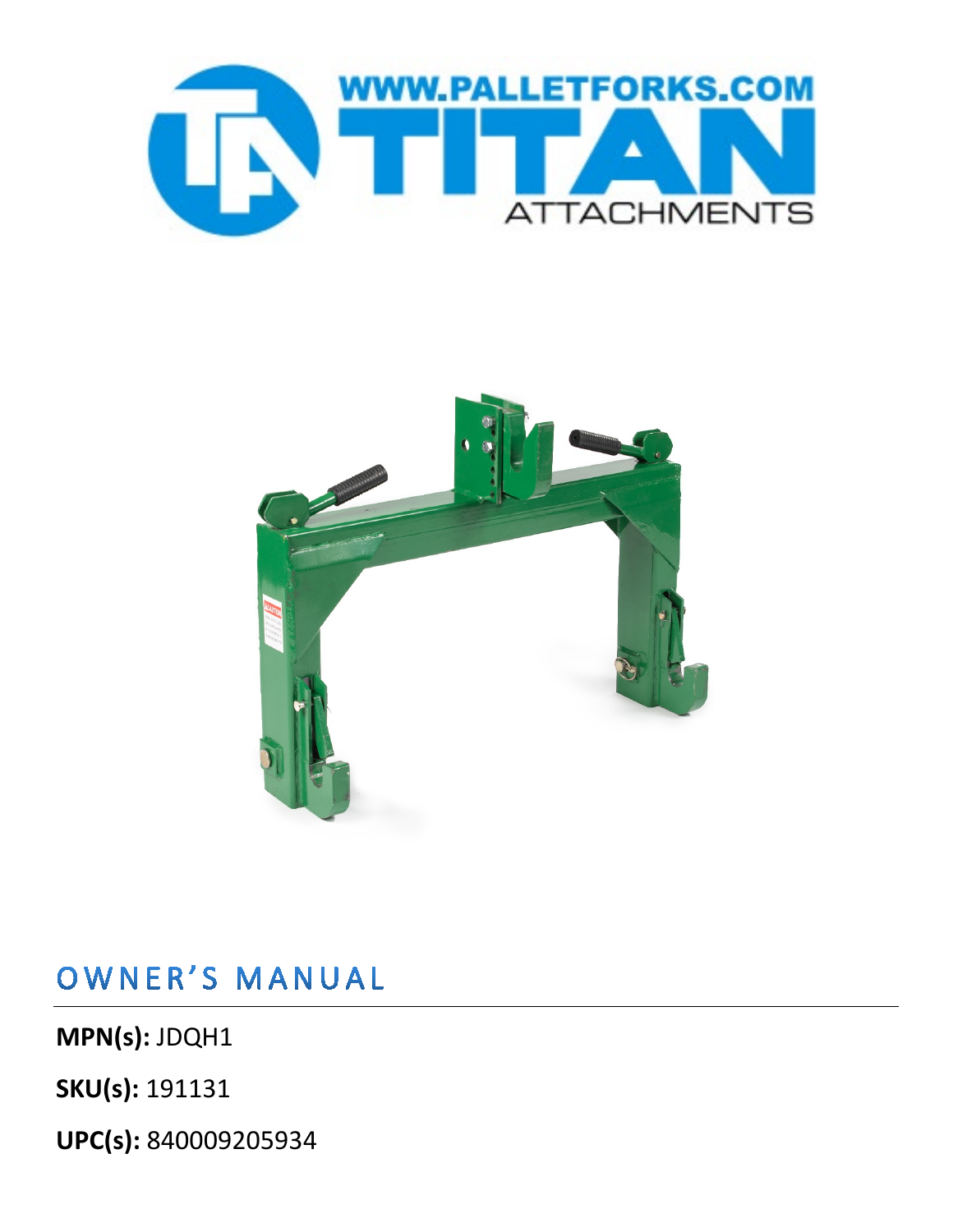

| <b>ITEM</b> | <b>DESCRIPTION</b>   | <b>QTY</b>     |
|-------------|----------------------|----------------|
| (1)         | <b>MAIN FRAME</b>    | 1              |
| (2)         | <b>UPPER HOOK</b>    | $\mathbf{1}$   |
| (3)         | <b>M12*70 BOLT</b>   | $\overline{2}$ |
| (4)         | <b>LOCK NUT M12</b>  | $\overline{2}$ |
| (5)         | <b>PIN 22*105</b>    | $\overline{2}$ |
| (6)         | <b>CIRCLE PIN</b>    | $\overline{2}$ |
| (7)         | <b>RUBBER SLEEVE</b> | $\overline{2}$ |
| (8)         | <b>HANDLE</b>        | $\overline{2}$ |
| (9)         | <b>PIN 6*40</b>      | $\overline{2}$ |
| (10)        | <b>COTTER PIN</b>    | 4              |
| (11)        | <b>BLOCK</b>         | $\overline{2}$ |
| (12)        | <b>PIN 12*50</b>     | 2              |